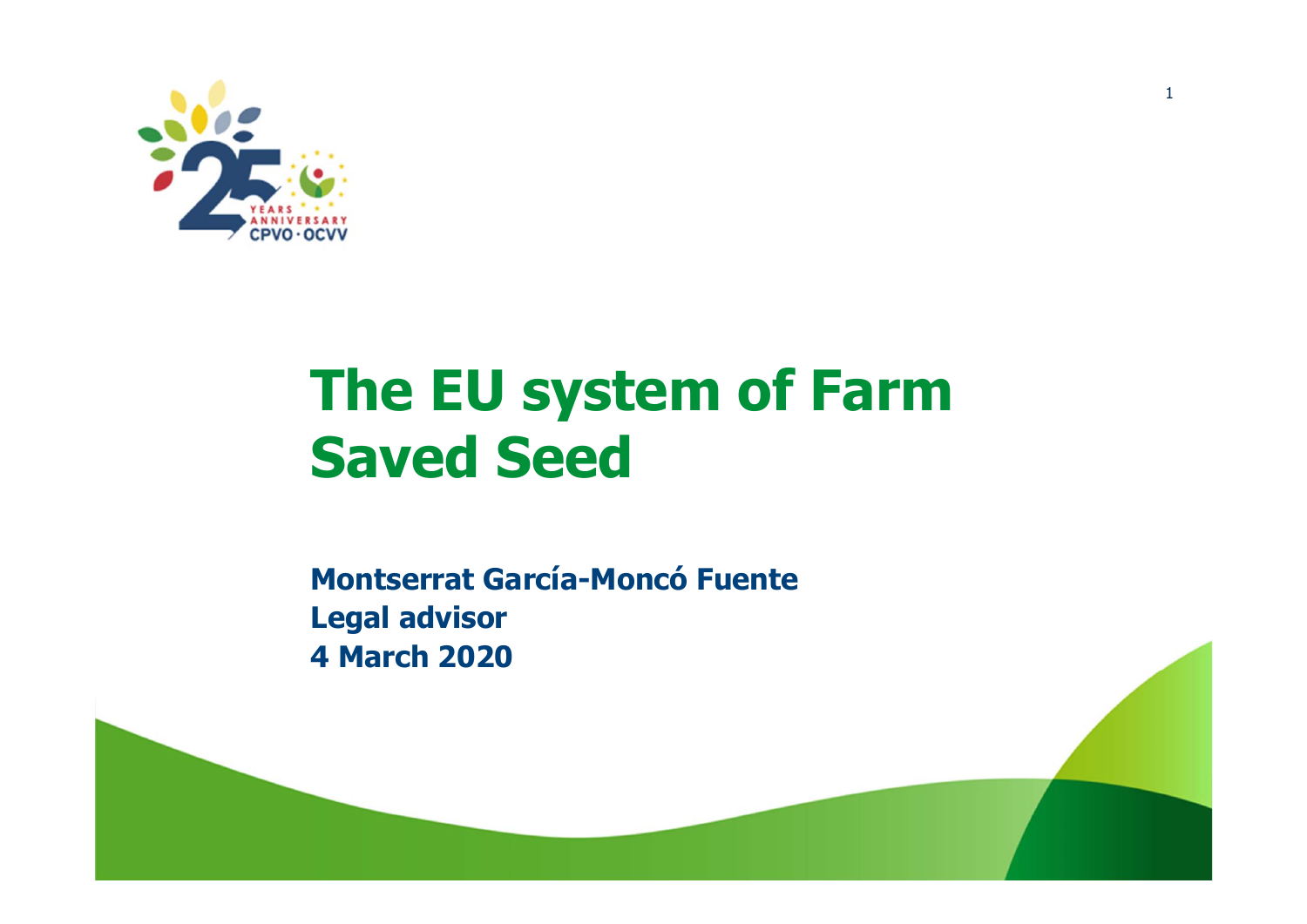# **PVR as IP rights**

- • A Plant Variety Right (PVR) is an Intellectual Property Right.
- • Exclusivity - authorization required for (art. 13 BR):

*(a) production or reproduction (multiplication); (b) conditioning for the purpose of propagation; (c) offering for sale;*

*(d) selling or other marketing; (e) exporting from the Community; (f) importing to the Community; (g) stocking for any of the purposes mentioned in (a) to (f).*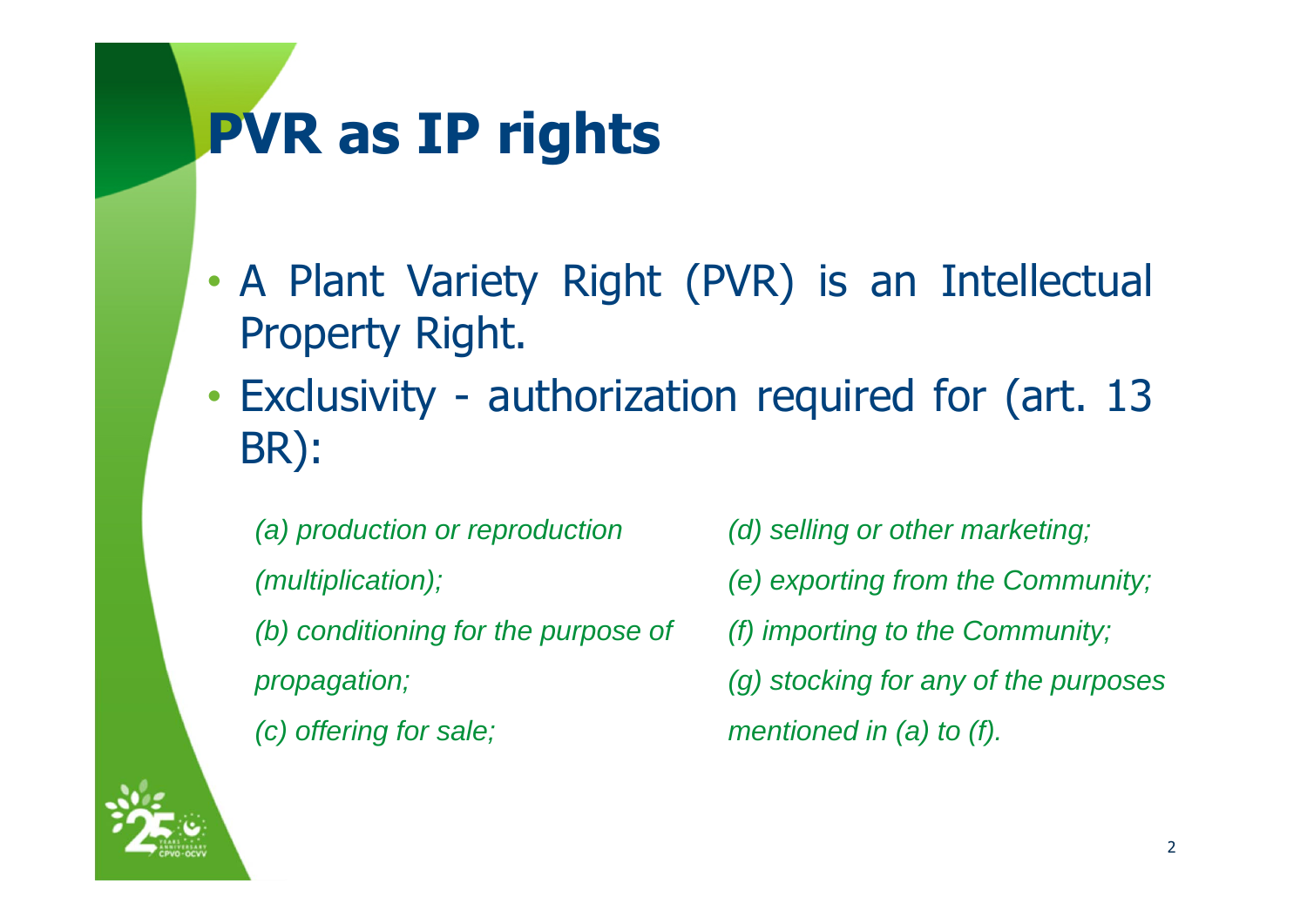## **PVR as IP rights - Exceptions**

#### •Limitations (Art. <sup>15</sup> BR):

- • Acts done privately for non-commercial purposes
- •Acts done for experimental purposes
- • Acts done for the purpose of breeding, or discovering and developing new varieties (the **breeder's exemption** )

• The **agricultural exemption** (« Farmsaved seed  $\gg$  or  $\ll$  FSS  $\gg$ ) (Art. 14 BR)

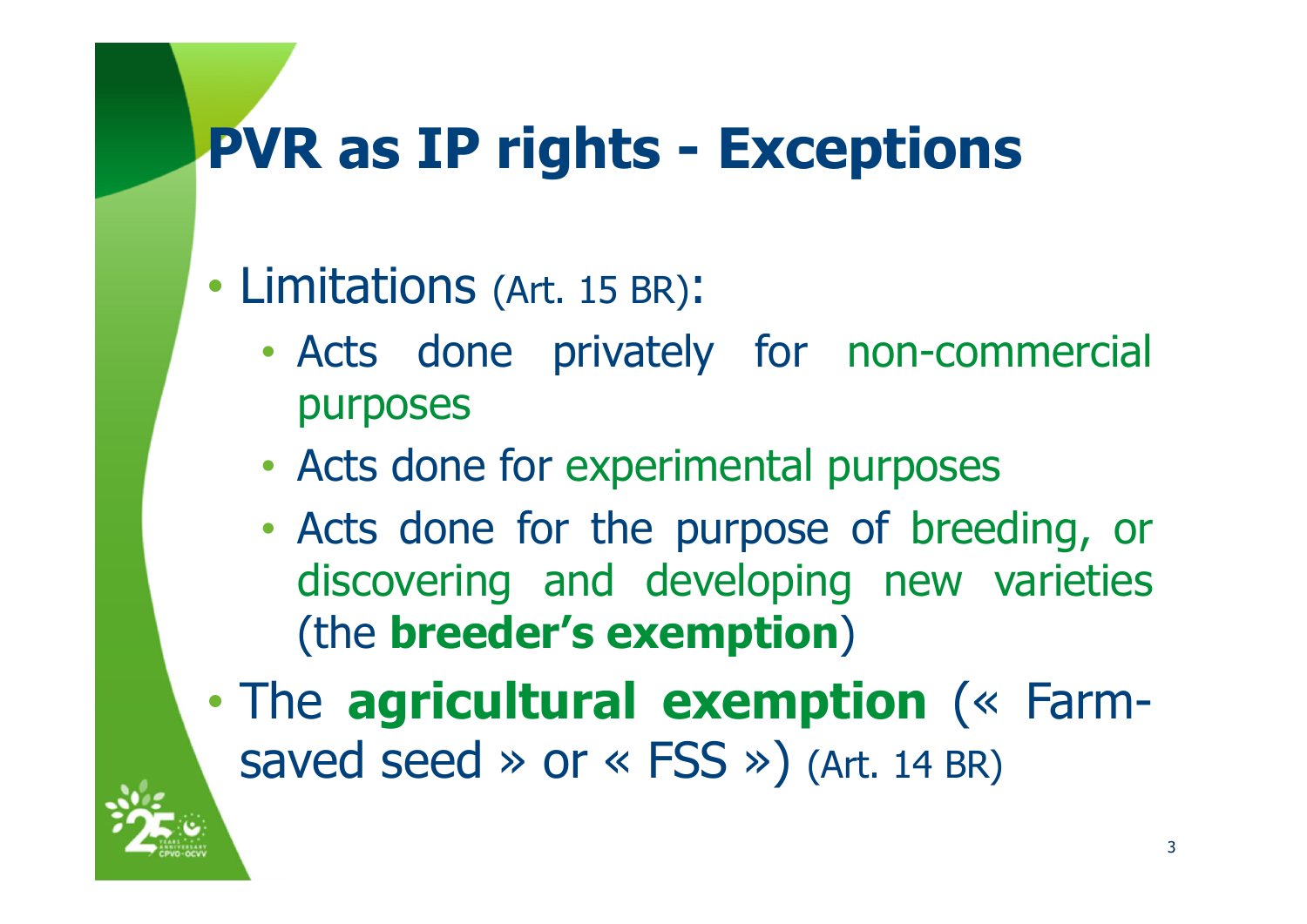# **FSS - legal framework**



- •• Basic Regulation (« BR ») Article 14 Council Regulation No 2100/94
- • Implementing Rules on the Agricultural Exemption (« IRAE ») Commission Regulation No 1768/95

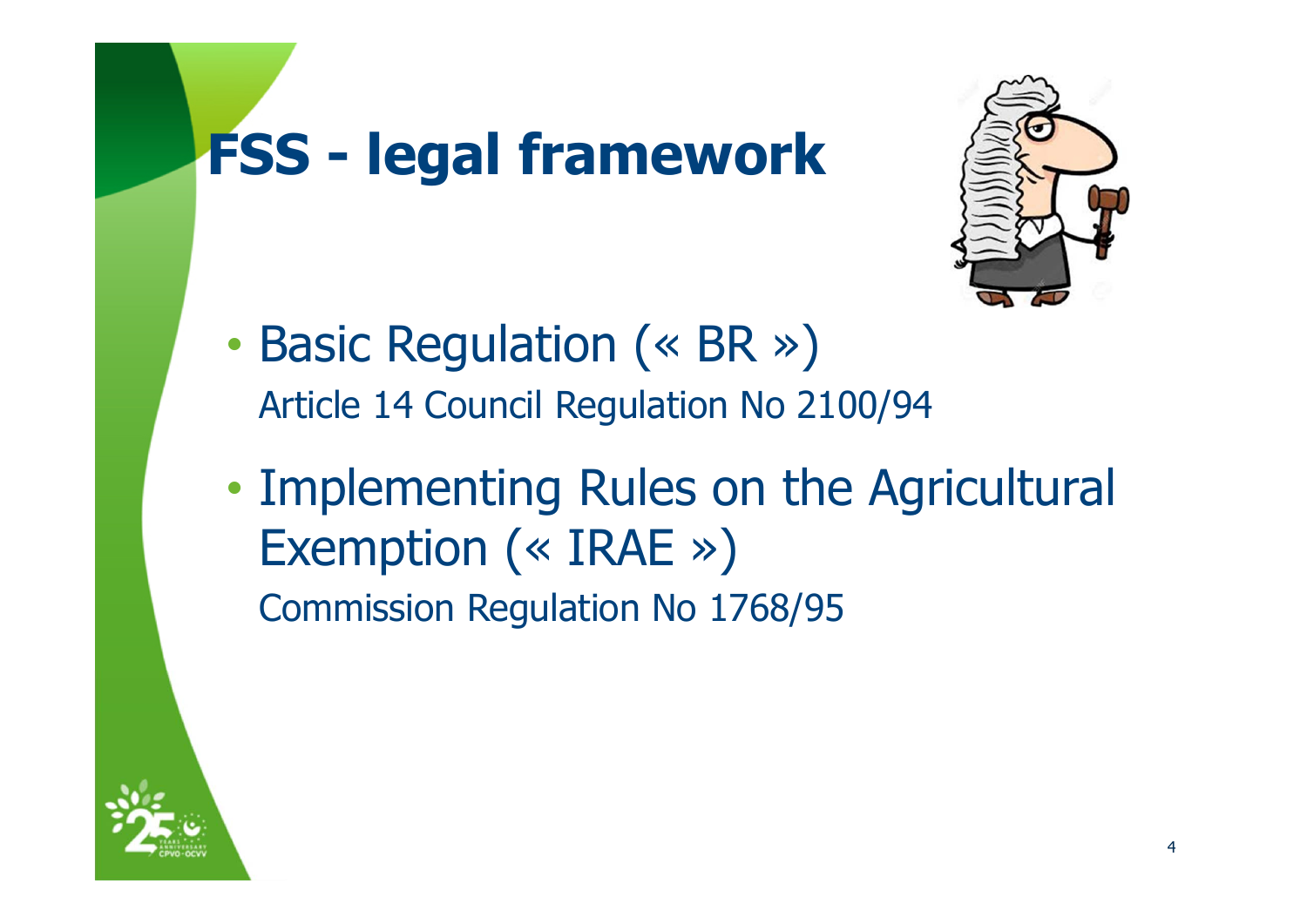## **FSS - Scope**

• "[…] farmers are authorized to use for propagating purposes in the field, on their own holding, the product of the harvest which they have obtained by planting, on their own holding, propagating material of <sup>a</sup> variety […] which is covered by <sup>a</sup> CPVR." (Art. 14(1) BR)

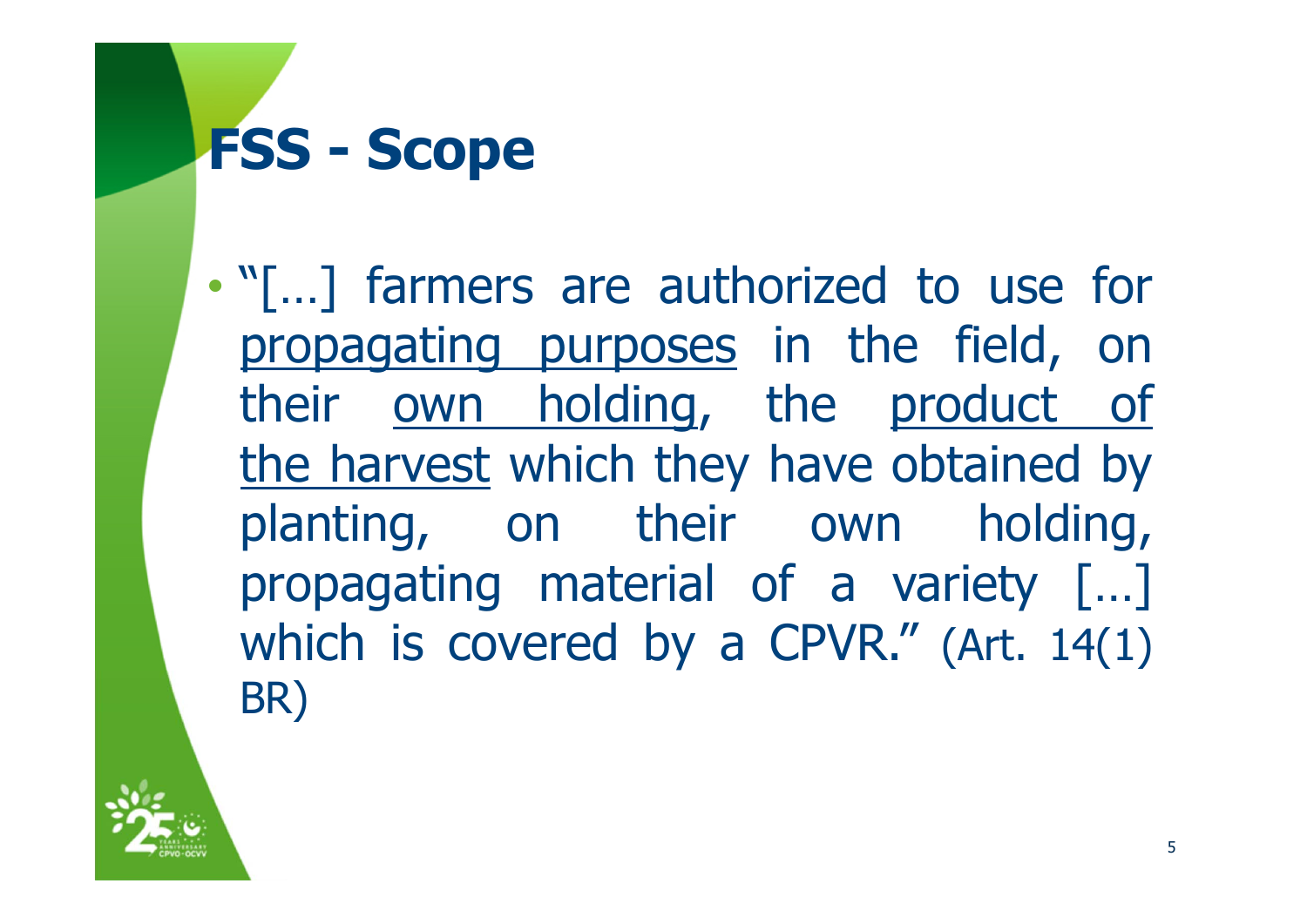# **FSS - Scope**



- •• Only "on their own holding" (Art. 14(1) BR)
- • Only "other than <sup>a</sup> hybrid or synthetic" varieties (Art. 14(1) BR)
- • Exception limited to some agricultural species:
	- Fodder plants
	- Cereals
	- Potatoes
- (Full list in Art. 14(2) BR)
- Oil and fibre plants
	-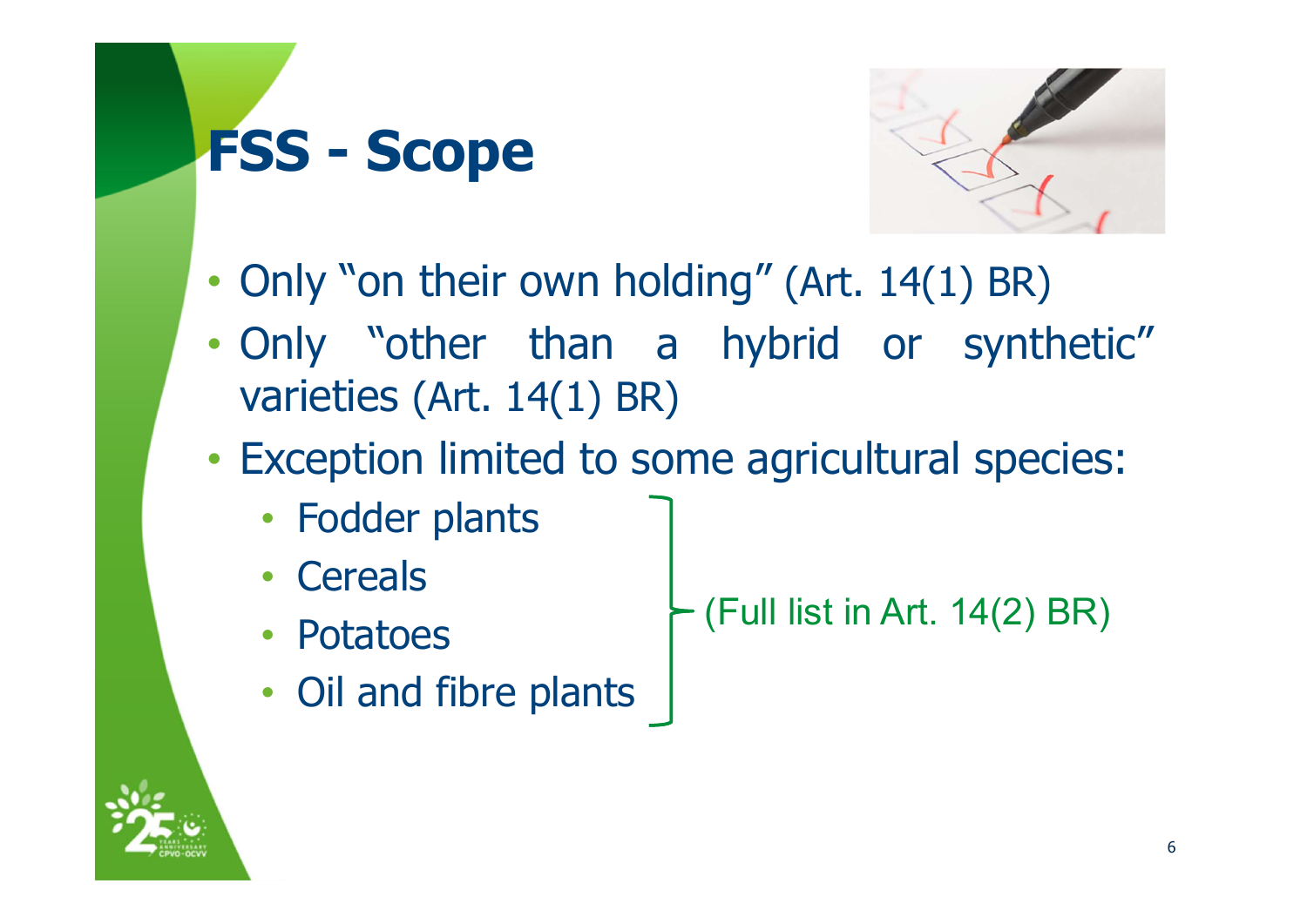## **FSS - Conditions** (Art. 14(3) BR)

Aimed to safeguard the **legitimate interests** of the **breeder** and the **farmer.**

- No quantitative restriction
- Processing allowed
- Farmers must pay remuneration for the use
- Small farmers are exempted
- Monitoring up to holders

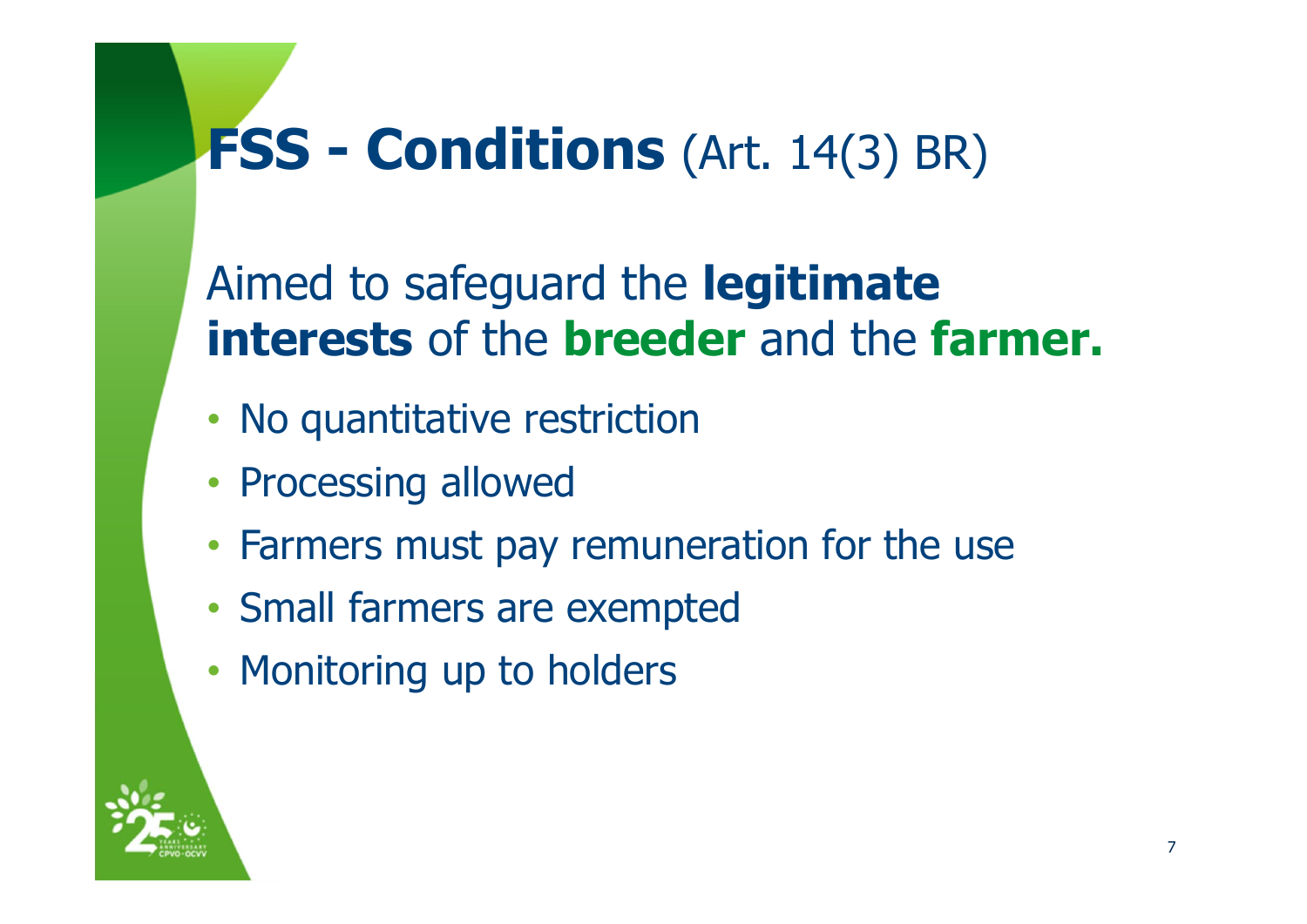## **FSS - Conditions** (Art. 14(3) BR)

- "relevant information" shall be provided […] by
	- farmers and by suppliers of processing services, and
	- may equally be provided by official bodies.

\*Appeal Decision No 2135-18 of the Swedish Administrative Court of Appeal 26 September 2018

**Appeal to a Decision of the Swedish Board of** Agriculture rejecting to disclose, on the grounds of confidentiality, data on FSS payments requested by the Swedish Seed Trade Association.

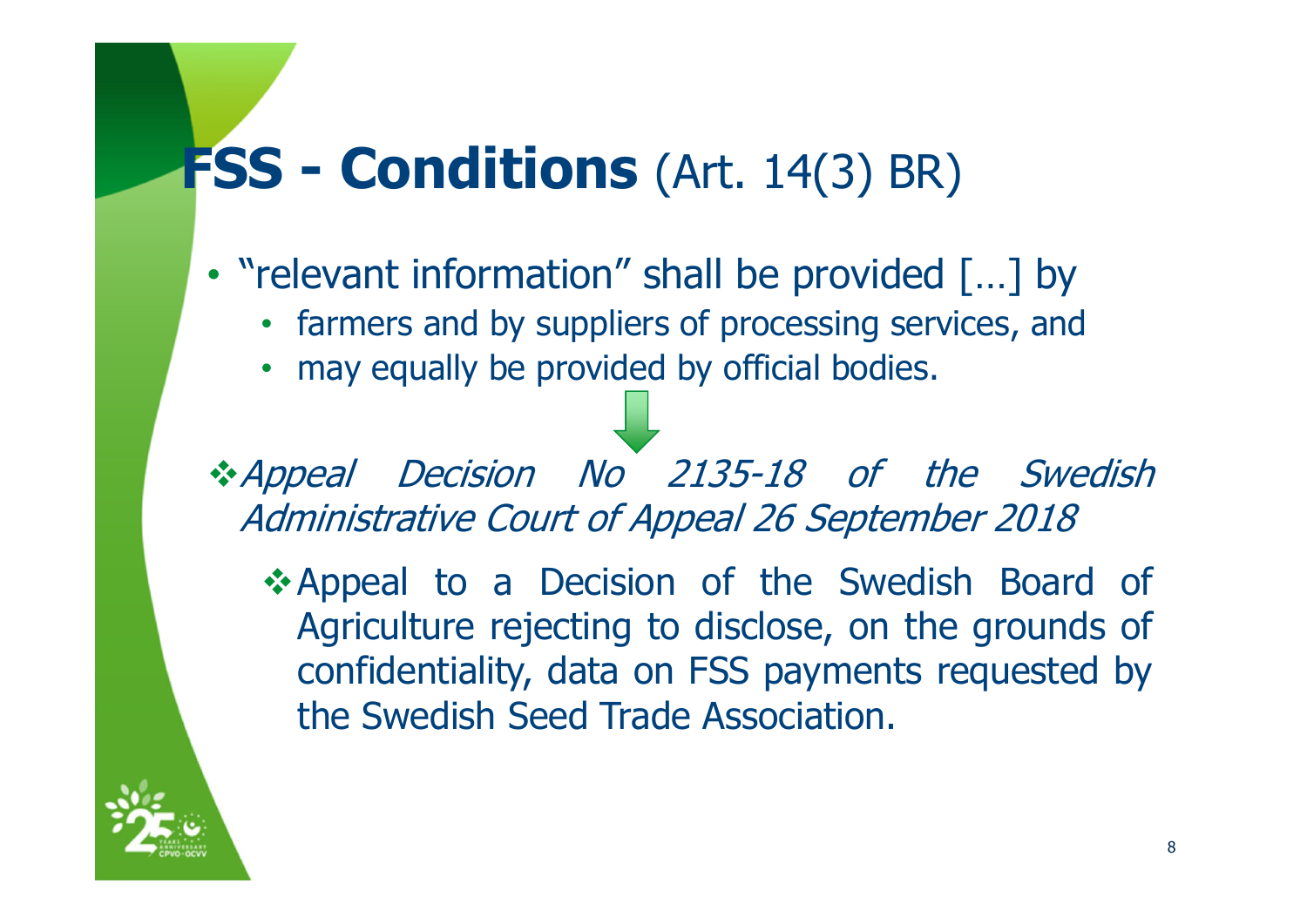# **FSS - Conditions**

**☆ Appeal Decision No 2135-18 In The Court decided that:** no confidential data were concerned, and **\*those data should be disclosed.** 



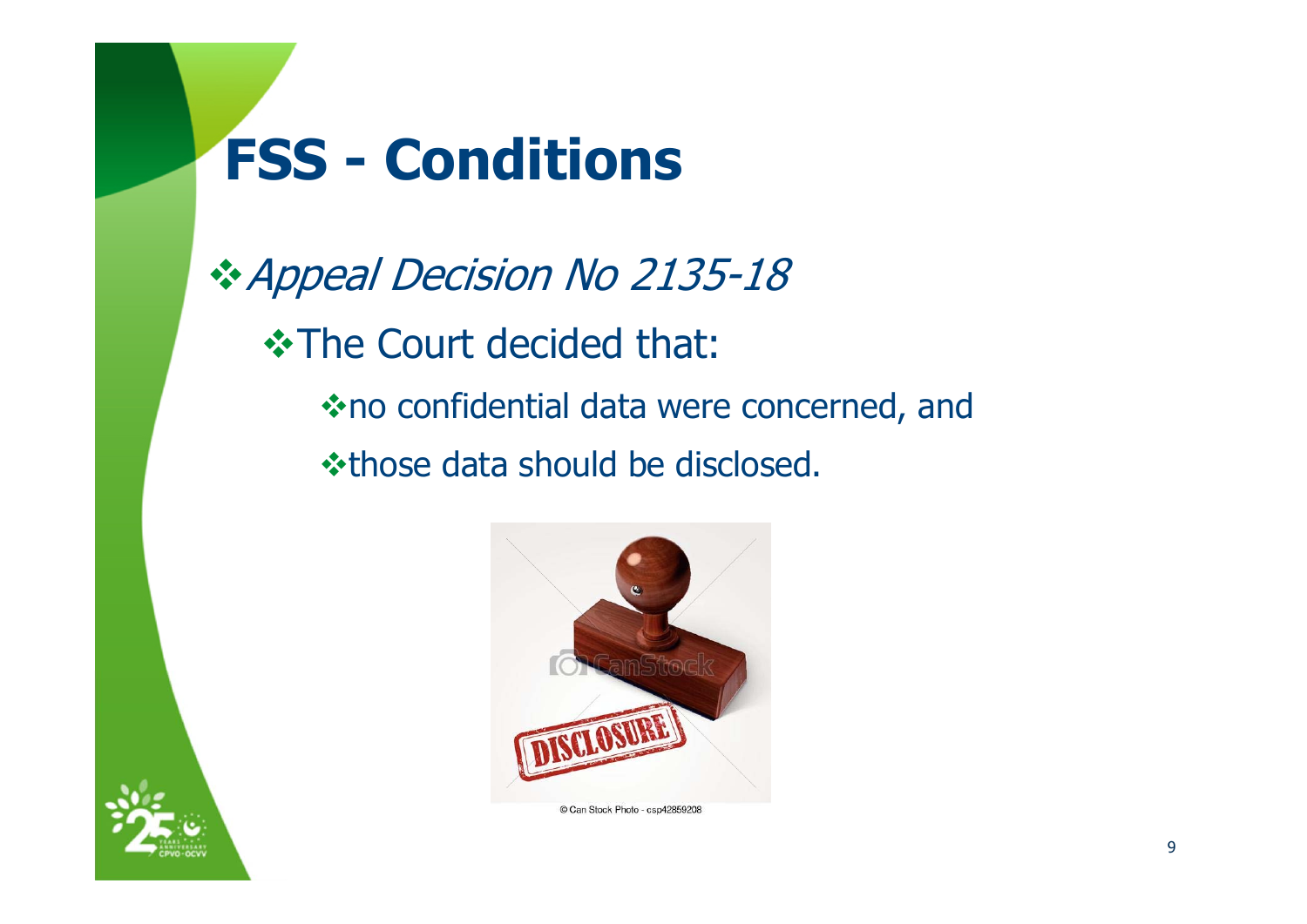# **FSS – On the right to information from official bodies**

•According to Art. 11.1 IRAE:

"A request for information on the actual use of material, by planting, of specific species or varieties, or on the results of such use, which <sup>a</sup> holder addresses to an official body, must be made in writing".

 $\cdot$  **Judgement of 17 October 2019 in case** C-239/18 , Saatgut-Treuhandverwaltungs GmbH v. Freistaat Thüringen.

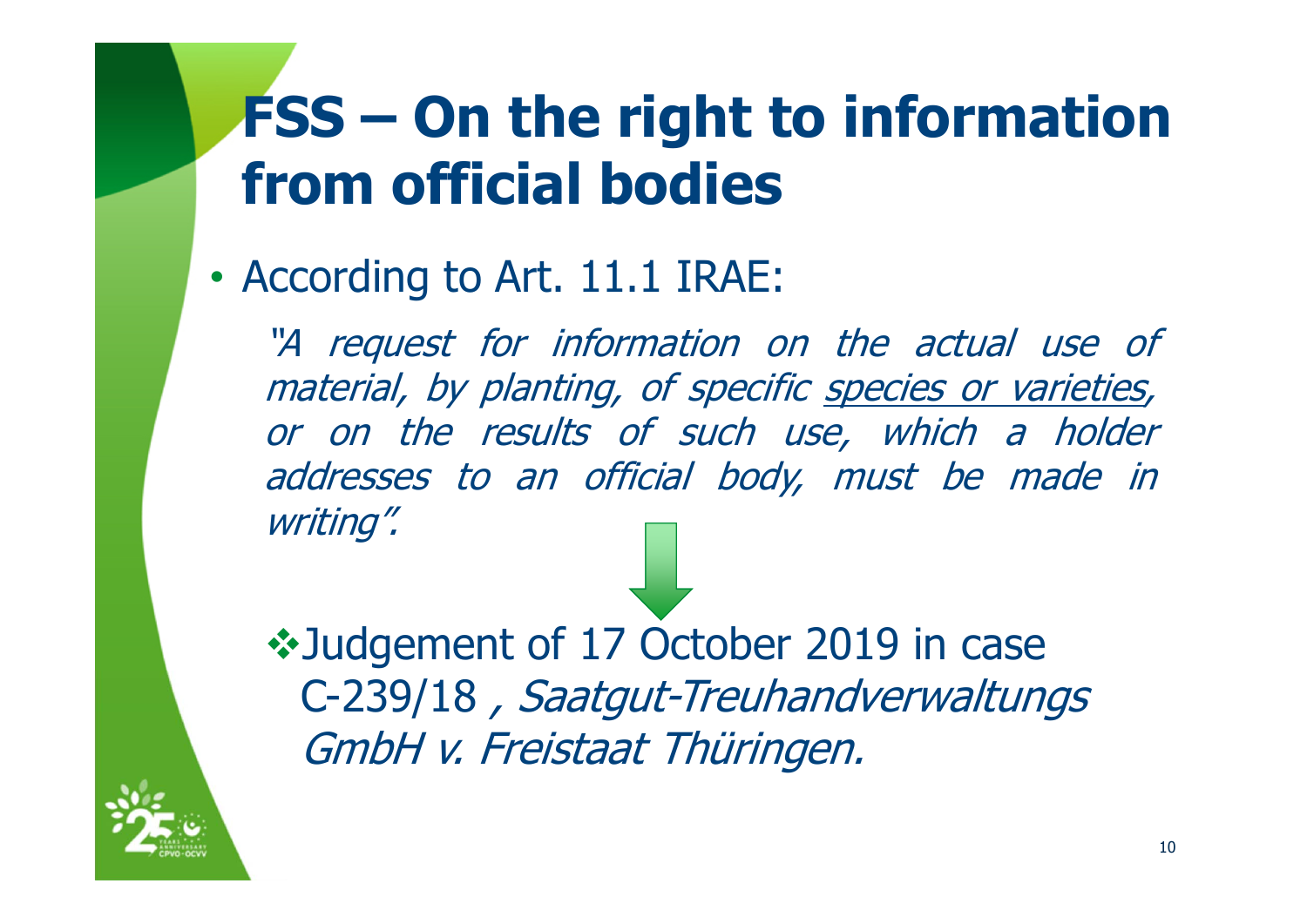# **FSS - On the right to information from official bodies**

#### •**Main question**

• This case aims to determine if Art. 11. 1 IRAE applies to requests to information concerning species of plants (without defining the protected varieties for which that information is requested).

#### •**Findings of the Court:**

• Art. 11.1 IRAE does **NOT** provide the possibility for the holder of the CPVR to request information from an official body on the use of material of species, without defining the specific protected variety.

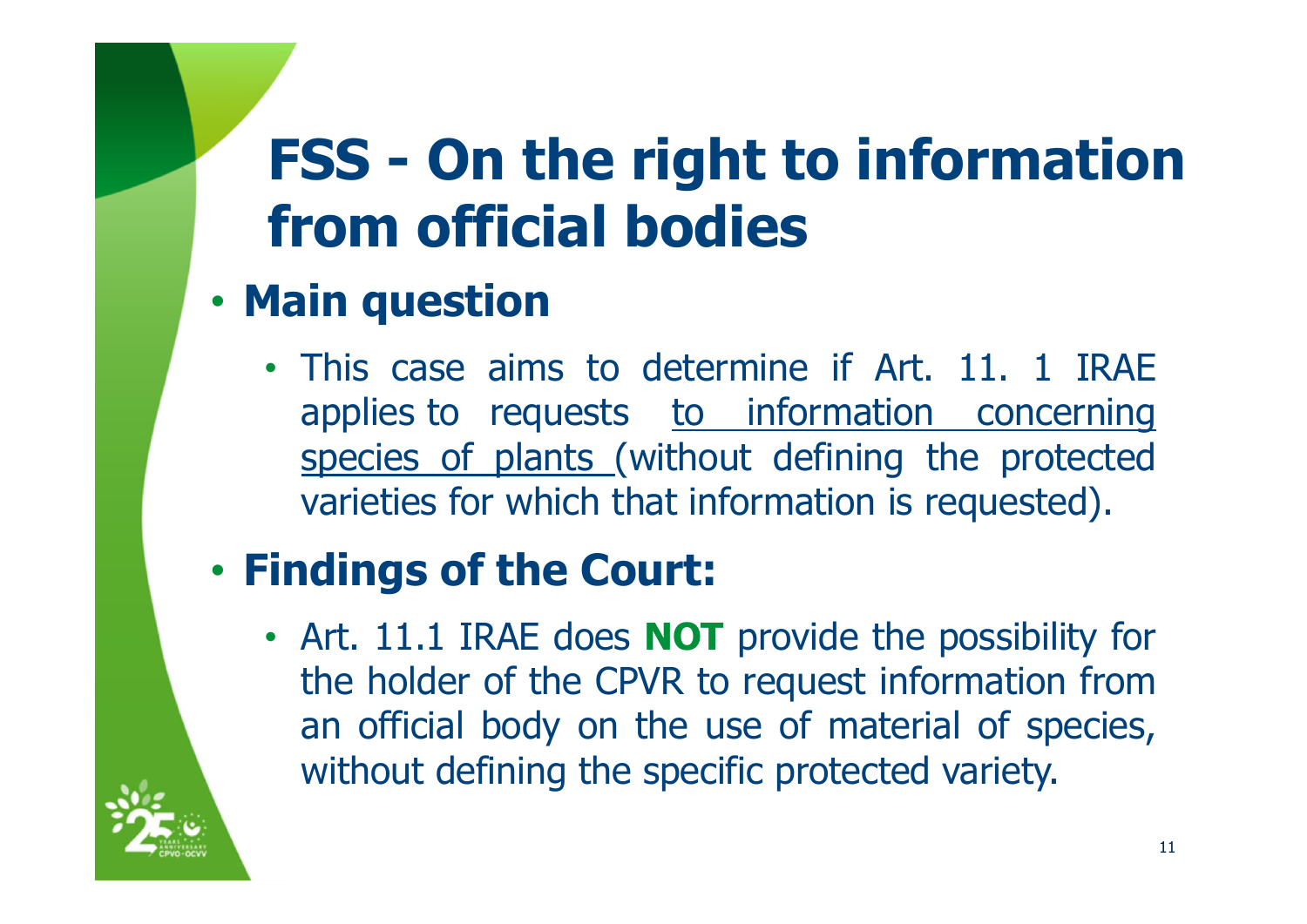## **FSS - Remuneration** (Art. 5 IRAE)

### Farmers shall pay an

•• equitable remuneration



- • sensibly lower than the amount charged for the licensed production of propagating material:
	- of the lowest category qualified for official certification,
	- of the same variety in the same area.

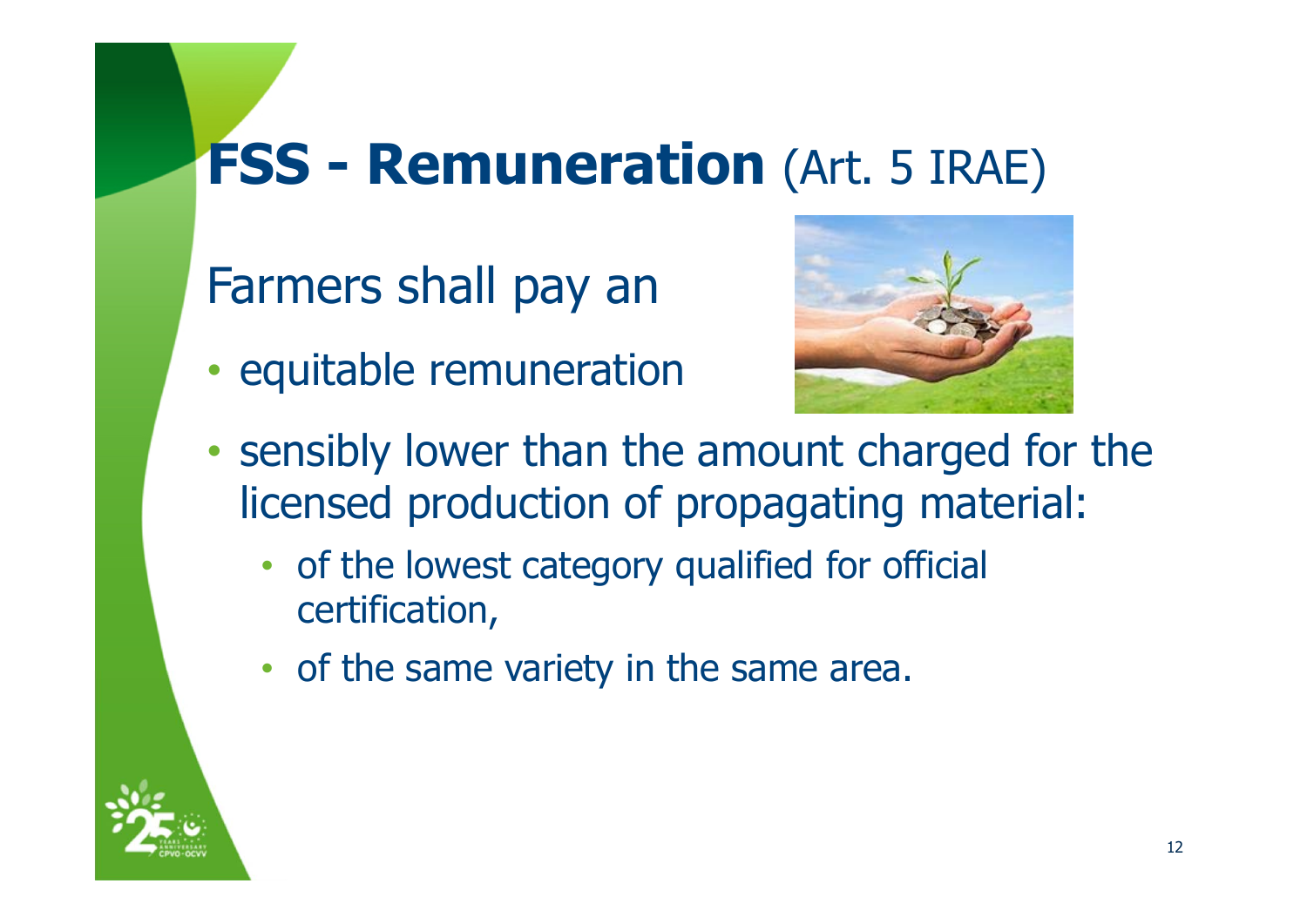## **FSS - Remuneration** (Art. 5 IRAE)

- • The fee may be determined in a contract between:
	- Individual farmers and holders
	- • A contract between organizations of farmers and holders can be used as a guideline if published in the CPVO Gazette.

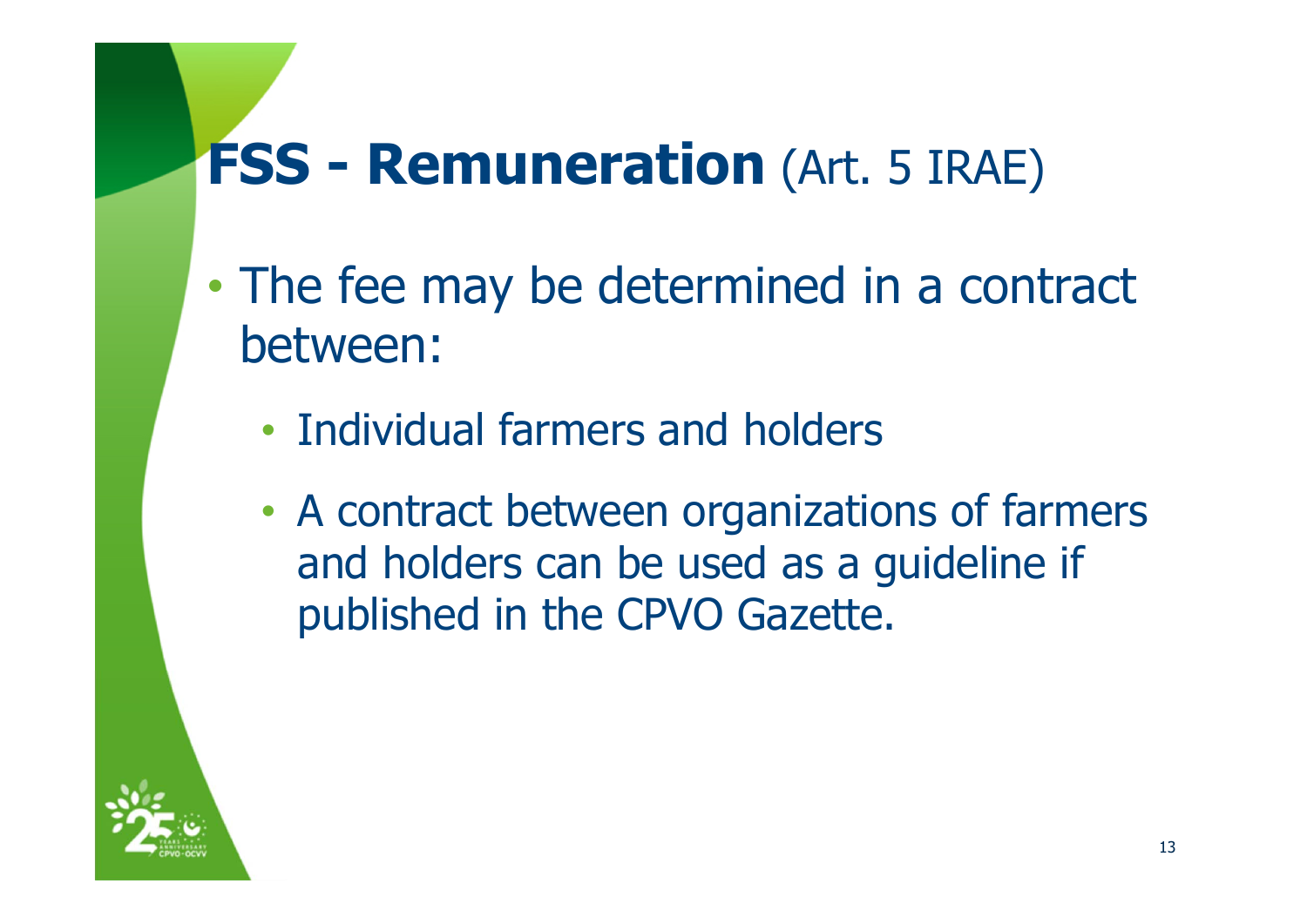## **FSS - Remuneration** (Art. 5 IRAE)

- If no contract:
	- • 50 % of the amounts charged for the licensed production of propagating material:
		- of the lowest category qualified for official certification,
		- of the same variety
		- in the same area.

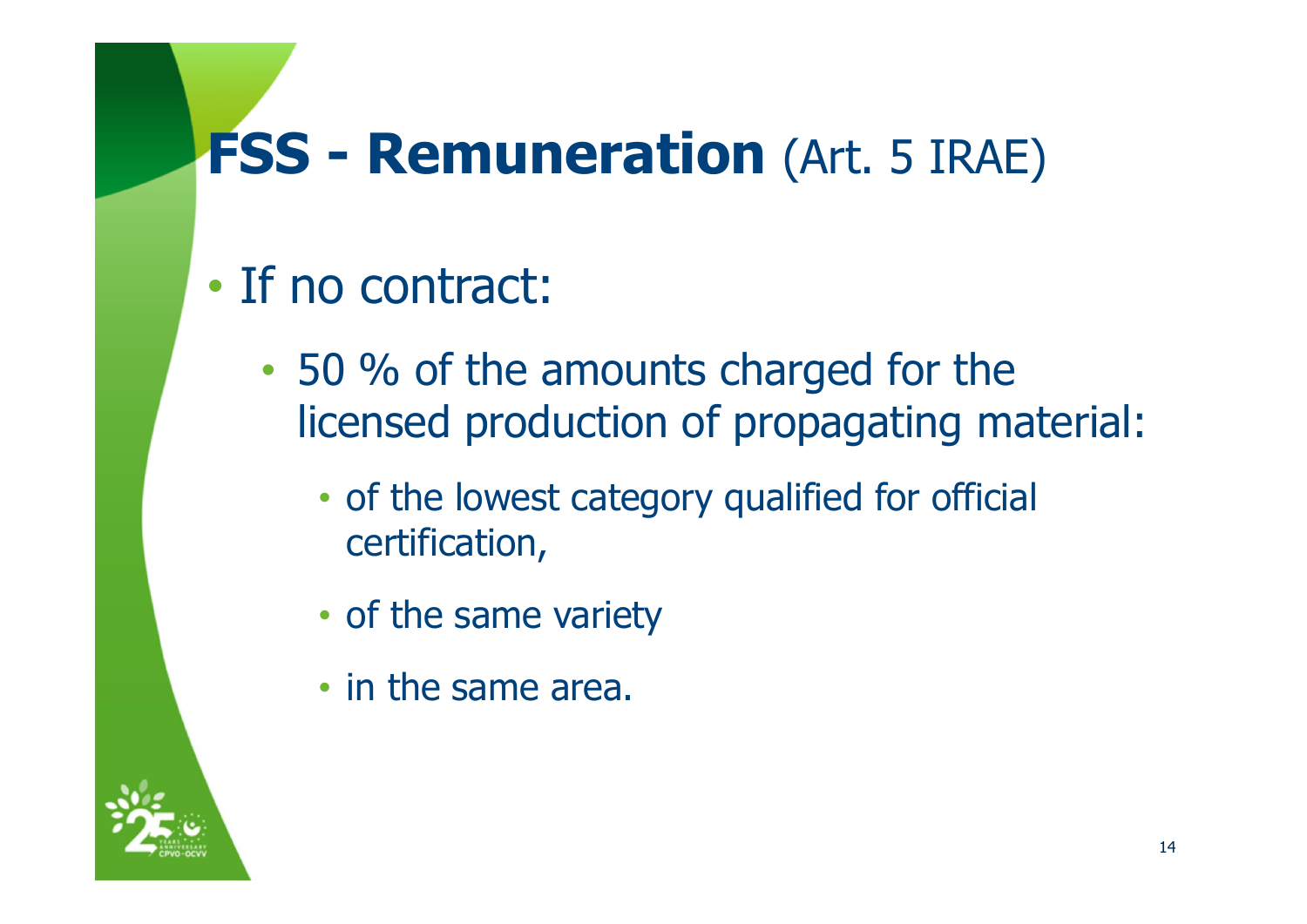## **Cases C-7/05 to C-9/05**,

Saatgut-Treuhandverwaltungs GmbH v Deppe and others

- •• One of the questions that arose in this case was whether 80% could be seen as « sensibly lower »
- • 80% was mentioned in an agreement between organizations of farmers and breeders, but the contract had not been published in the CPVO **Gazette**
- • The court answered this question in the negative

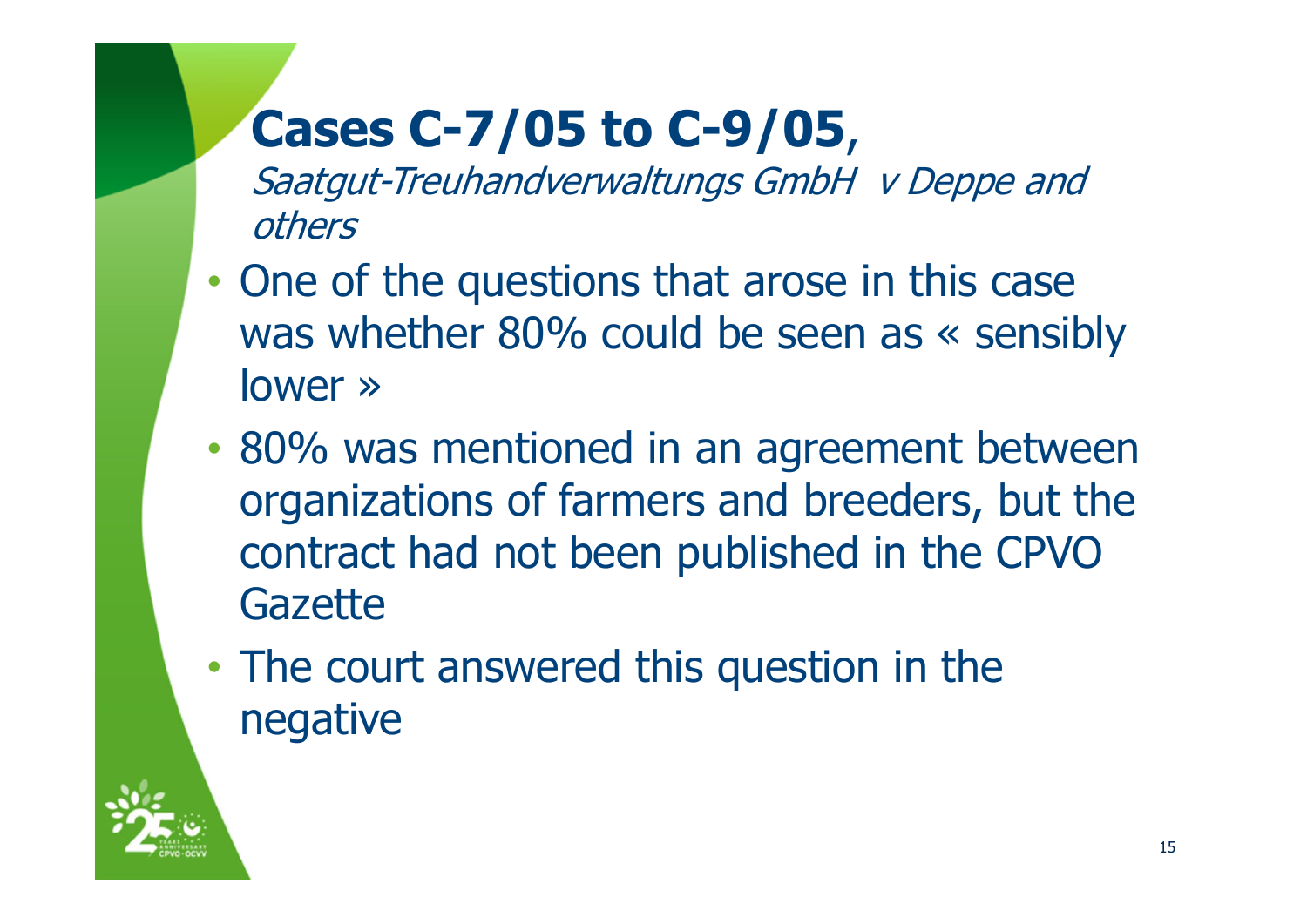# **FSS – Individual obligation to payment** (Art. 6 IRAE)

• The obligation to pay the remuneration starts when the farmer makes use of the product of the harvest for propagating purposes in the field.

### \* According to judgement in case C-242/14:

- The farmer may still fulfil that obligation after he has sown the product of the harvest of the protected variety.
- \* The date of actual use of the product for propagating purposes in the field is not the deadline by which payment of equitable remuneration must be made but the date from which that remuneration becomes payable.
- The holder may determine the date and manner of payment (not earlier than the date on which the obligation comes to existence).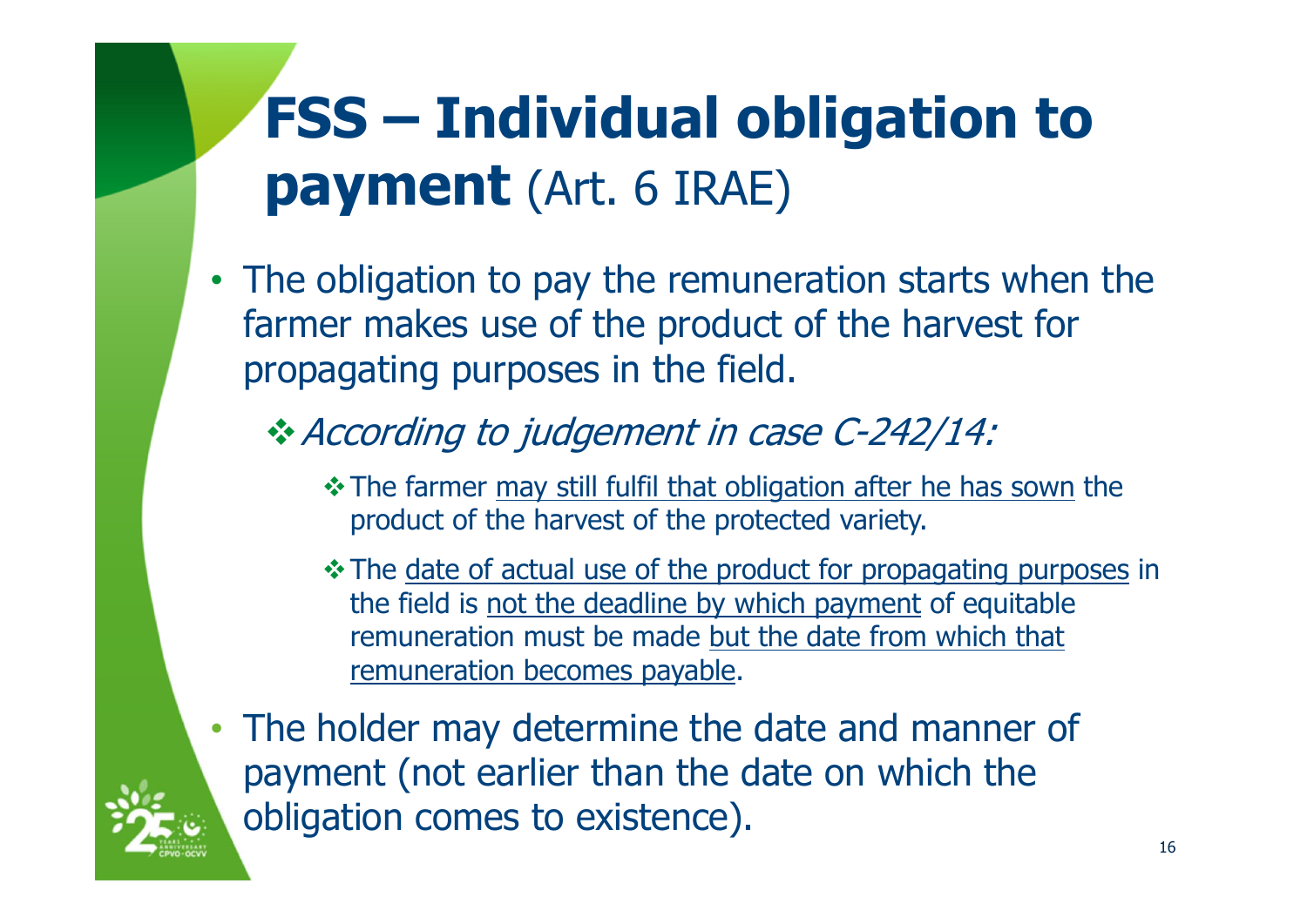## **Case C-242/14**

Saatgut-Treuhandverwaltungs GmbH v Vogel and others

### •**Main question**

Determine the period within which the equitable remuneration shall be paid by the farmer in case of no-contract.

### •**Findings of the Court**

- It is necessary to define <sup>a</sup> payment period.
- Holders of <sup>a</sup> PVR are responsible for the control and supervision of the use of protected varieties.

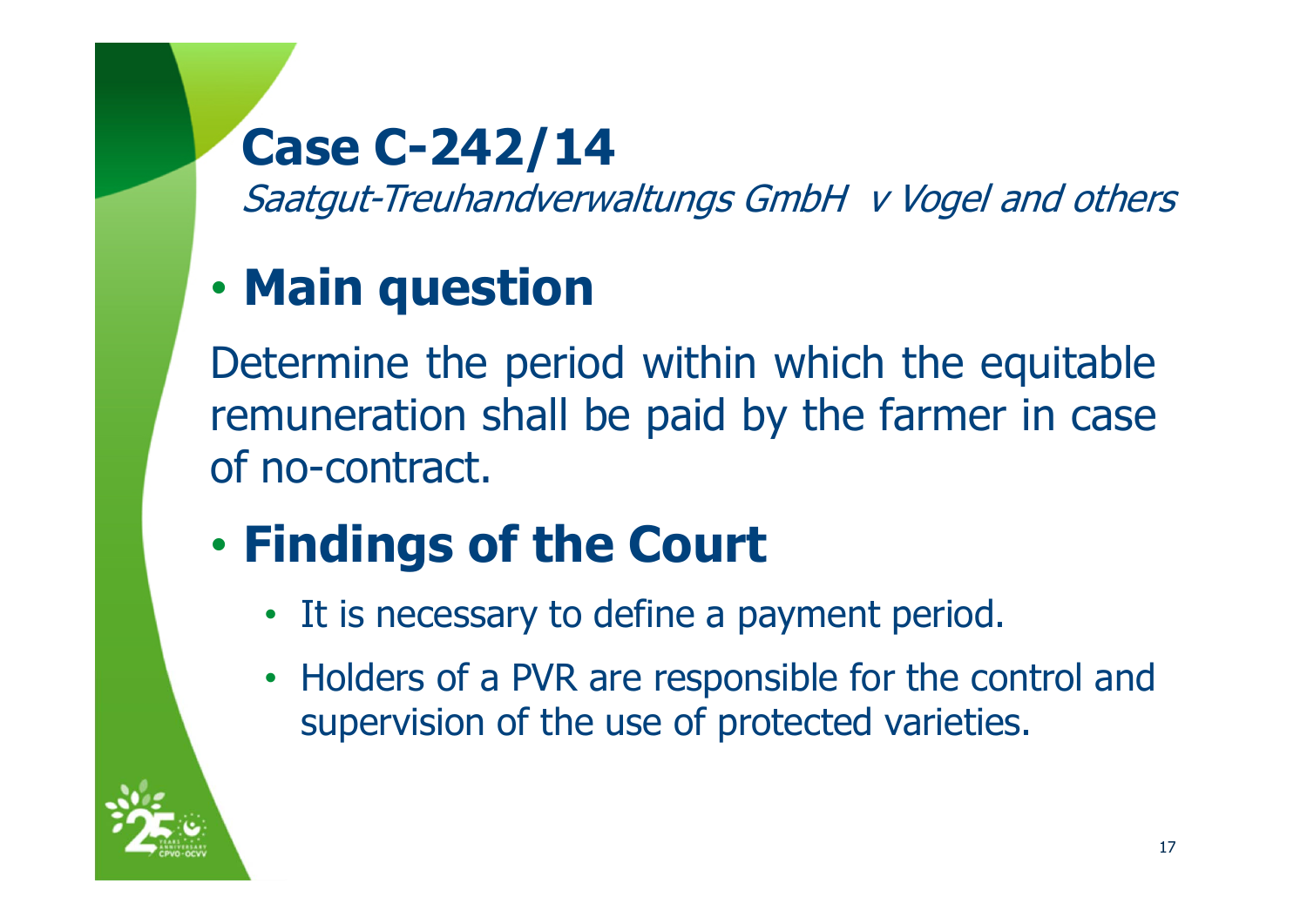### **Case C-242/14**

Saatgut-Treuhandverwaltungs GmbH v Vogel and others

### •**Findings of the Court (II)**

- Marketing year: from 1 July to 30 June of the subsequent calendar year.
- The period within which the remuneration shall be paid, in case of no contract, expires at the end of the marketing year during which the plantation took place

No later than 30 June following the date of reseeding

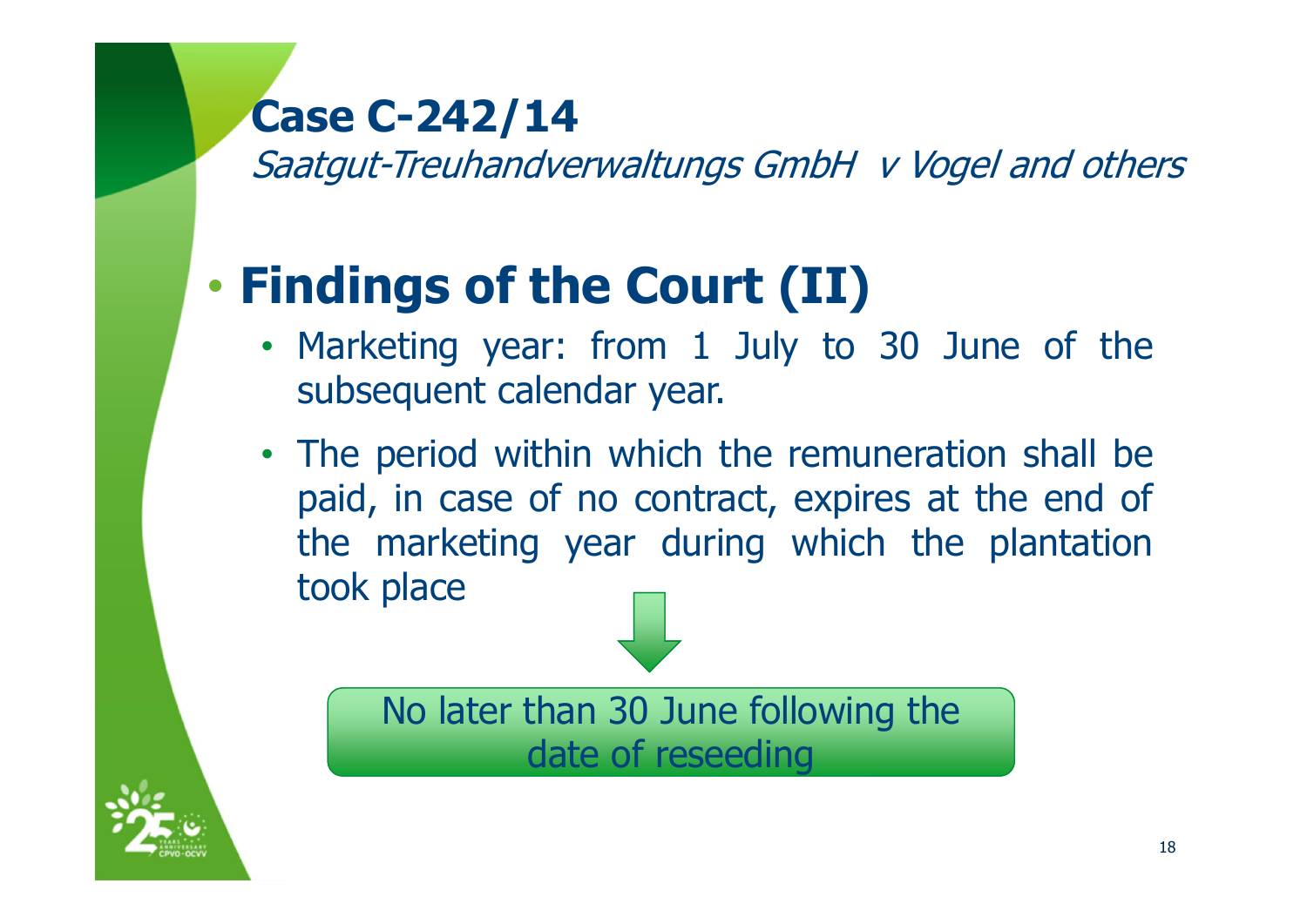# **FSS - Lack of payment**

- Payment of equitable remuneration  $\implies$  derogation from the authorization requirement (Art. 13.2 BR)
- In case of non  $-pa$  yment by the farmer  $\Longrightarrow$  actions of Art. 94 BR
	- $\cdot$  Judgment in cases C-305/00 and C-242/14 action for an injunction in respect of:
		- Infringement
		- Payment of fair compensation
		- Both

Moreover, if the infringement is intentional or negligent **DAMAGES**